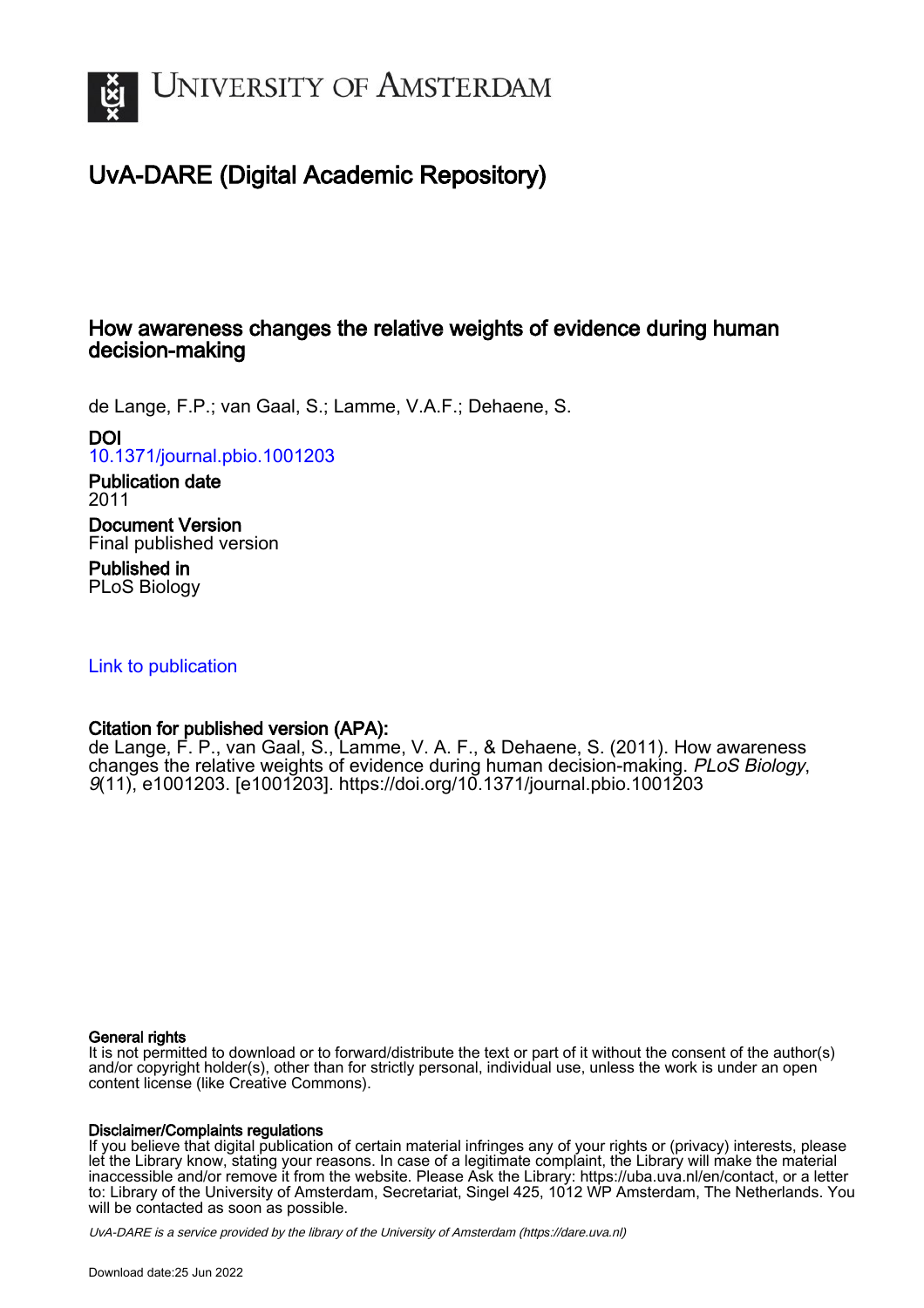# How Awareness Changes the Relative Weights of Evidence During Human Decision-Making

# Floris P. de Lange<sup>1\*9</sup>, Simon van Gaal<sup>2,3,49</sup>, Victor A. F. Lamme<sup>2,5</sup>, Stanislas Dehaene<sup>3,4,6,7</sup>

1 Donders Institute for Brain, Cognition and Behavior, Radboud University Nijmegen, Nijmegen, the Netherlands, 2 Department of Psychology, University of Amsterdam, Amsterdam, the Netherlands, 3 Inserm, Cognitive Neuroimaging Unit, Gif-sur-Yvette, France, 4 Commissariat à l'Energie Atomique, Neurospin Center, Gif-sur-Yvette, France, 5 Cognitive Science Center Amsterdam, the Netherlands, 6 Université Paris-Sud 11, Orsay, France, 7 Collège de France, Paris, France

### Abstract

Human decisions are based on accumulating evidence over time for different options. Here we ask a simple question: How is the accumulation of evidence affected by the level of awareness of the information? We examined the influence of awareness on decision-making using combined behavioral methods and magneto-encephalography (MEG). Participants were required to make decisions by accumulating evidence over a series of visually presented arrow stimuli whose visibility was modulated by masking. Behavioral results showed that participants could accumulate evidence under both high and low visibility. However, a top-down strategic modulation of the flow of incoming evidence was only present for stimuli with high visibility: once enough evidence had been accrued, participants strategically reduced the impact of new incoming stimuli. Also, decision-making speed and confidence were strongly modulated by the strength of the evidence for highvisible but not low-visible evidence, even though direct priming effects were identical for both types of stimuli. Neural recordings revealed that, while initial perceptual processing was independent of visibility, there was stronger top-down amplification for stimuli with high visibility than low visibility. Furthermore, neural markers of evidence accumulation over occipito-parietal cortex showed a strategic bias only for highly visible sensory information, speeding up processing and reducing neural computations related to the decision process. Our results indicate that the level of awareness of information changes decision-making: while accumulation of evidence already exists under low visibility conditions, high visibility allows evidence to be accumulated up to a higher level, leading to important strategical top-down changes in decision-making. Our results therefore suggest a potential role of awareness in deploying flexible strategies for biasing information acquisition in line with one's expectations and goals.

Citation: de Lange FP, van Gaal S, Lamme VAF, Dehaene S (2011) How Awareness Changes the Relative Weights of Evidence During Human Decision-Making. PLoS Biol 9(11): e1001203. doi:10.1371/journal.pbio.1001203

Academic Editor: Michael Posner, University of Oregon, United States of America

Received May 20, 2011; Accepted October 12, 2011; Published November 22, 2011

**Copyright:** © 2011 de Lange et al. This is an open-access article distributed under the terms of the Creative Commons Attribution License, which permits unrestricted use, distribution, and reproduction in any medium, provided the original author and source are credited.

Funding: This work was supported by the Netherlands Organisation for Scientific Research (NWO-VENI awarded to FdL; NWO-Rubicon awarded to SvG) and by an ERC Advanced Investigator Grant (230355) to VAFL. The funders had no role in study design, data collection and analysis, decision to publish, or preparation of the manuscript.

Competing Interests: The authors have declared that no competing interests exist.

\* E-mail: floris.delange@donders.ru.nl

**.** These authors contributed equally to this work.

## Introduction

Many decisions can be formalized as a process of accumulation of evidence over time, ultimately favoring one alternative over another [1,2]. Evidence accumulation models have successfully captured the neural dynamics of simple decisions in a visual motion categorization task [3] as well as more complex decisions in which discrete pieces of evidence need to be integrated [4]. Here we investigate whether accumulation of evidence is affected by the level of awareness of the information.

Visual subliminal priming studies have shown that perceptual [5–7], cognitive [8,9], motor [10], and executive [11,12] stages can all be influenced by subliminal information. Furthermore, the amount of priming and subliminal processing increases linearly with prime processing [13,14], suggesting that some stages of evidence accumulation can proceed without awareness. Also, relatively long-term effects of subliminal priming have sometimes been observed [15–18], suggesting that accumulation of unconscious information is possible. However, it is an open question whether and how awareness modulates the way evidence is accumulated during decision-making.

Contemporary models of subliminal information processing posit that subliminal information is marked by a lack of ''global ignition'' [19], meaning that it cannot enter into a global workspace system that allows it to be held in working memory and broadcasted to a variety of higher level neural processors. This lack of ignition may preclude ''access'' to the information. Therefore, awareness may be a necessary condition for biasing and modifying the sensory evidence in line with one's expectations and goals during decision-making.

In this study, we directly test the potential role of awareness in human decision-making using a previously described task in which participants have to accumulate sequentially presented pieces of evidence across an extended period of time. We previously observed a dependency of evidence accumulation on the amount of prior accumulated evidence: when prior evidence was already strong, participants weighted the newly incoming information much less than when prior evidence was weak and indecisive [20]. Here we hypothesize that this top-down modulation may depend on awareness. While accumulation may be possible irrespective of the level of awareness [15–18], it may appear qualitatively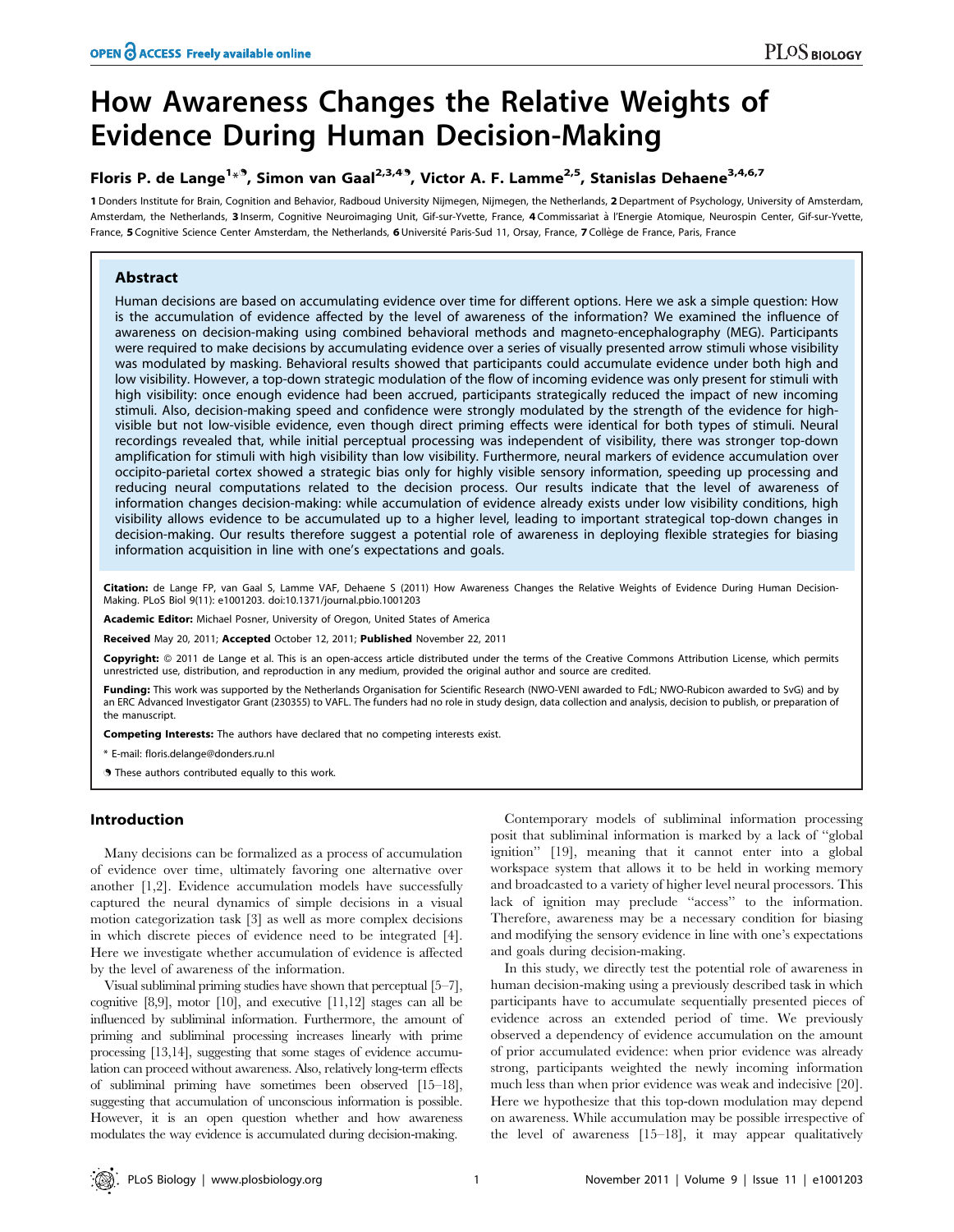#### Author Summary

When making a decision, we gather evidence for the different options and ultimately choose on the basis of the accumulated evidence. A fundamental question is whether and how conscious awareness of the evidence changes this decision-making process. Here, we examined the influence of sensory awareness on decision-making using behavioral studies and magneto-encephalographic recordings in human participants. In our task, participants had to indicate the prevailing direction of five arrows presented on a screen that each pointed either left or right, and in different trials these arrows were either easy to see (high visibility) or difficult to see (low visibility). Behavioral and neural recordings show that evidence accumulation changed from a linear to a non-linear integration strategy with increasing stimulus visibility. In particular, the impact of later evidence was reduced when more evidence had been accrued, but only for highly visible information. By contrast, barely perceptible arrows contributed equally to a decision because participants needed to continue to accumulate evidence in order to make an accurate decision. These results suggest that consciousness may play a role in decision-making by biasing the accumulation of new evidence.

different depending on awareness level. Specifically, if awareness is necessary for top-down biasing of information during decisionmaking, low-visible evidence may be accumulated in a linear fashion, i.e. adding and subtracting new information without regard to the history of prior accumulated evidence. Nonlinearities in evidence accumulation (e.g., giving less weight to new information under conditions of high certainty [20,21]), which are a more optimal decision strategy within a Bayesian decision-making framework [22], may be present only for highvisible evidence.

We tested this hypothesis by using a decision-making task in which a sequence of five arrows was presented at either high or low visibility (HV versus LV), by means of masking (Figure 1A). In a series of behavioral experiments, we established whether and how evidence is accumulated over time, depending on the level of awareness. We also assessed the relationship between accumulated evidence and subjective decision confidence for stimuli at both awareness levels. Finally, we tracked accumulation-related neural activity over time in the human brain for both types of information, using magneto-encephalography (MEG).

#### Results

#### Behavioral Markers of Evidence Accumulation Over Time

On each trial, participants  $(N=16)$  were presented with a stream of five arrows, each of which could point to the left or right with equal probability. Participants had to quickly decide on the overall direction of the arrows by pressing a button at the end of each stream with their left or right index finger, guessing if necessary (Figure 1A). Strength of the evidence could range from one (low evidence, e.g. two left and three right arrows) to five (high evidence, e.g. five right arrows, see evidence accumulation diagram in Figure 1B). Visibility of the arrows was manipulated by masking them with an effective ''metacontrast'' mask (leading to low visibility, LV) or with an equiluminant but less effective ''pseudo'' mask (leading to high visibility, HV; see Figure S1 for details) [14,23]. On each trial, all arrows were either LV or HV. Stimulus and mask duration were identical for LV and HV

conditions, allowing us to compare behavioral performance of evidence accumulation and the underlying neural responses without confounding stimulus visibility with basic task parameters [24]. A six-choice discrimination task performed after the main experiment confirmed that visibility of the arrows was much poorer on LV trials than on HV trials (31% correct versus 73% correct, Figure 1C; difference:  $p<0.001$ , see Materials and Methods for further details).

In the decision-making task, behavioral performance was less accurate for LV than for HV trials (60% versus 81% correct,  $p<0.001$ ). Nevertheless, for both LV and HV trials, performance increased with increasing amount of evidence (both  $p<0.001$ ), and thus evidence was accumulated for both trial types. For HV trials, performance approached a ceiling level of 100% correct for the highest evidence levels. For LV trials, the increase in performance was linear, peaking at 73% correct on trials with five identical arrows (Figure 1D). There was a trend of a right-side bias for LV trials when all arrows pointed in the same direction (67% versus 79%:  $T = 1.78$ ,  $p = 0.096$ ). Although we had no a priori hypothesis for such a bias, the finding is in line with earlier psychophysical studies showing that choices can be strongly biased by handpreference especially under conditions of uncertainty (as in the case of the LV stimuli) [25–27].

While evidence accumulation was present for both LV and HV stimuli, there were striking behavioral differences in terms of how evidence was accumulated between conditions. First, the speed of decision-making was modulated by the amount of accumulated evidence for HV ( $p<0.001$ ) but not for LV information ( $p=0.31$ ), leading to a significant interaction ( $p = 0.025$ , Figure 1E). Second, the ''impact'' of each successive arrow on the final decision varied as a function of time and accumulated evidence only for HV trials. We defined the impact of an arrow as the extent to which the arrow changed the response proportion in the direction of the arrow (see Materials and Methods for details on the exact quantification procedure). We observed a monotonically increasing impact of arrows on the decision as a function of time for HV stimuli  $(p<0.001)$ , while this modulation of time was only marginal for LV stimuli  $(p=0.07)$ , leading to a significant interaction  $(p<0.001$ , Figure 1F). Moreover, for HV arrows, the influence of the last arrow, defined as the extent to which it changed the response probability in the direction of the arrow, decreased linearly with the amount of previously accumulated evidence: the larger the amount of accumulated evidence, the less influence the last arrow had on the decision  $(p<0.001)$ , as expected from a rational strategy of progressively disregarding the arrows once sufficient evidence is obtained (Figure 1B). This modulation of accumulation by prior evidence was absent for LV stimuli ( $p = 0.44$ ), leading to a significant interaction ( $p < 0.001$ , Figure 1G).

Together, these results show that strategic effects on decisionmaking strongly depend on the awareness level of the stimuli. Interestingly, these results were not simply due to the possibility that, during HV trials, participants stopped performing the task after having observed a sufficient amount of arrows. A ''logical counting'' algorithm would not give any weight to the last arrow when two or four pieces of evidence had already been accumulated, since the last arrow cannot change the decision anymore. In our data, however, the last arrow did have a sizeable influence on the decision even when four pieces of evidence had already been accumulated (Figure 1G, red line, right data point).

We further explored the relationship between decision-making performance and subjective confidence in a new group of 16 participants; this time we additionally asked them to rate their confidence of having responded correctly after every trial on a 6 point scale  $(1 = pure)$  guess,  $6 = 100\%$  sure). Overall decision-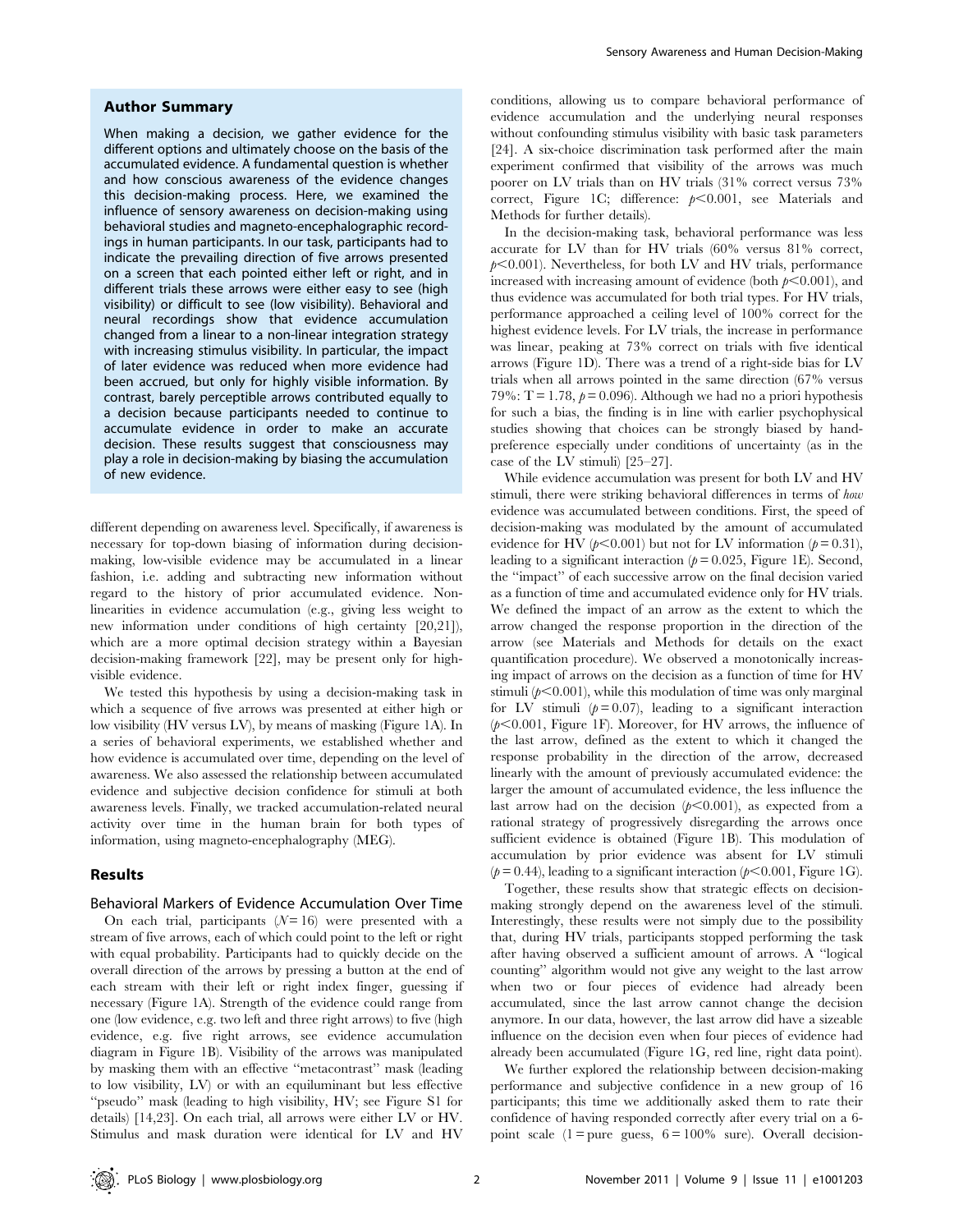

Figure 1. Task set-up and behavioral performance. (A) Task. Participants were shown a sequence of five arrows that were briefly shown and subsequently masked. Masks were constructed such that the arrows were either highly visible (HV) or near the threshold of awareness (low-visibility, LV). Participants had to decide whether the predominant direction of the arrow sequence was left or right. (B) Evidence accumulation diagram. Participants start with no evidence for either direction. Each incoming arrow moves the sum up or down in the diagram. Solid lines show the transitions for the HV example in panel A. States at which no decision can yet be made are highlighted in light-grey; states at which enough evidence is available for the decision are highlighted in dark-grey. (C) Individual performance during the six-choice discrimination task (Experiment 2) for HV and LV stimuli. (D) Decision-making performance as a function of accumulated evidence for HV and LV stimuli. Negative and positive numbers denote evidence for a left and right response, respectively (number of right-arrows minus number of left-arrows). (E) Reaction times as a function of accumulated evidence for HV and LV stimuli. (F) Impact of each arrow on the final decision (i.e., the extent to which the direction of the arrow determined the decision) over time for HV and LV trials. (G) Influence of the last arrow on the final decision as a function of the amount of previously accumulated evidence for HV and LV stimuli. (H) Confidence ratings of visibility for HV and LV arrows (Experiment 3). (I) Confidence ratings for correct and error trials for HV and LV arrows (Experiment 3). (J) Relationship between confidence level and performance for HV and LV stimuli (Experiment 3). (K) Priming strength of single HV or LV arrow as measured in a distinct masked priming task, in terms of error rate (left panel) and reaction times (right panel, Experiment 4).

doi:10.1371/journal.pbio.1001203.g001

making performance was similar as in the MEG environment (in terms of overall performance and increase in performance with increasing evidence). As expected, overall confidence for LV arrows was much lower than for HV arrows (1.9 versus 3.8:  $p<0.001$ ; Figure 1H). More interestingly, participants' confidence level for correct responses and incorrect responses was nearly equal for LV arrows (difference = 0.05,  $p = 0.093$ ), but strongly dissociated for HV arrows (difference = 1.07,  $p$ <0.001; Figure 1I), resulting in a significant interaction  $(p<0.001)$ . Thus participants had little insight in their accuracy level when arrows were strongly masked (LV), but they could very well distinguish correct from error trials when arrows were only weakly masked (HV). Since the inability to perform second-order confidence judgments has been proposed as a marker of lack of awareness [28], the results confirm that awareness was strongly reduced on LV compared to HV trials. When directly correlating decision-making performance and confidence for the correct trials, there was a strong correlation between these measures for HV trials ( $r = 0.77$ ,  $p < 0.001$ ), while there was only a weak and marginally significant correlation for LV arrows ( $r = 0.23$ ,  $p = 0.087$ , Figure 1J). However, this was likely due to the restricted range of confidence during LV since most participants reported low confidence levels for LV trials. When the range was restricted to the lowest three confidence levels, there was in fact a significant correlation between decision-making performance and confidence also for LV trials ( $r = 0.66$ ,  $p < 0.001$ ). Overall, the results revealed that participants had markedly reduced confidence in their decision making for LV arrows, but could still use the information to achieve above-chance performance on the decision task.

Finally, we tested whether there was a difference in ''stimulus strength'' between the LV and HV arrows. In all experiments described so far, the arrow stimuli themselves were identical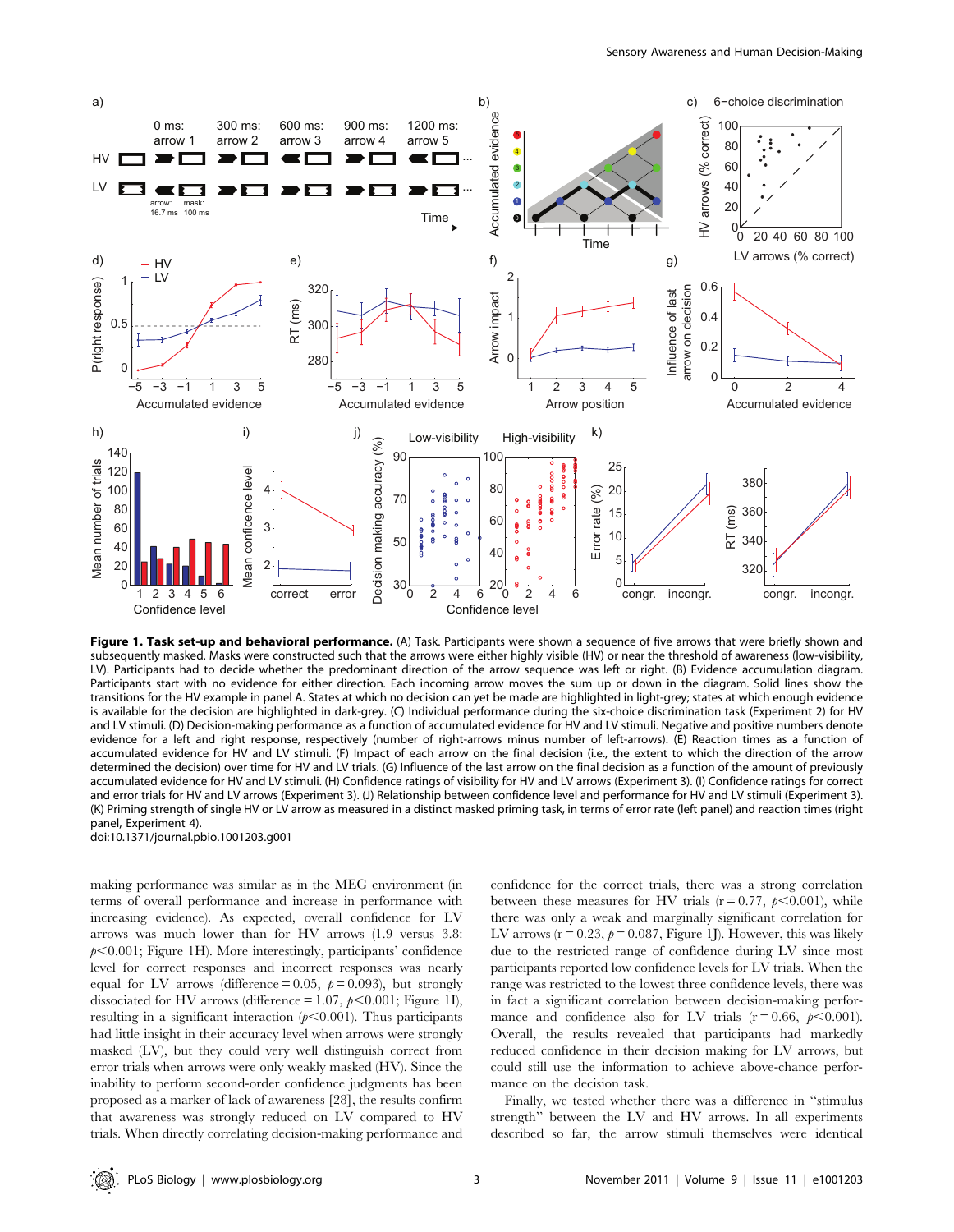between conditions, and the only difference was the efficacy of the mask. Therefore, theoretically, the bottom-up stimulus strength, i.e. the ability of the stimulus to automatically climb up the sensorimotor pathways, may be equal for both conditions, even though visibility was strongly dissociated. To test this notion directly, we assessed and directly compared the priming strength of the LV and HV stimuli. Sixteen participants performed a simple masked priming experiment in which they responded as fast as possible to the direction of the mask (whose external outline was changed to a left- or right-pointing arrow; see Figure S1 and [14]). The mask was preceded by a LV or HV prime arrow pointing into the same or the opposite direction as the target. Congruence of the arrow prime resulted in significantly shorter reaction times (RT) and lower error rates (ER) to the mask for both LV and HV primes (all  $p<0.001$ ). Crucially, this priming effect was not significantly different between LV and HV primes (RT priming effect:  $LV = 55$  ms,  $HV = 50$  ms,  $p = 0.13$ ; ER priming effect: LV = 18%, HV = 17%,  $p = 0.39$ ; Figure 1K), in line with earlier findings [29]. This shows that the bottom-up stimulus strength is equal for LV and HV arrows, and points to an interesting dissociation between the ''direct'' priming impact of a stimulus and its visibility and its long-term effect on decision-making.

#### Neural Markers of Visibility

Using MEG, we first investigated whether LV and HV arrows were processed differently in the human brain, irrespective of evidence or direction. We used a cluster-level statistic to establish the significance of differences between conditions. This method effectively controls the type I error rate in situations involving multiple comparisons (such as 275 sensors) by clustering neighboring sensor pairs that exhibit the same effect (see Materials and Methods for more details). A direct comparison of LV and HV arrows, collapsed across all five arrows, revealed that there was larger activity for HV than LV arrows over left frontal and fronto-central sensors (50–100 ms interval,  $p_{\text{cluster}} = 0.018$  and  $p_{\text{cluster}} = 0.016$ , respectively). At a later interval, there was larger activity for HV than LV arrows over parietal (100–150 ms interval,  $p_{\text{cluster}} = 0.001$ ) and occipital (150–300 ms interval,  $p_{\text{cluster}} < 0.001$ ; Figure 2) sensors. A detailed time course analysis estimated the first point of significant difference at 55 ms for the frontal cluster, 125 ms for the parietal cluster, and 145 ms for the occipital cluster (Figure 2B). The early frontal difference between HV and LV arrows was present for all arrows except for the first arrow of the sequence (Figure S2A), while the occipital and parietal amplification for HV arrows was visible for each and every arrow (Figure S2B,C). Interestingly, there was a behavioral counterpart of the frontal asymmetry between the first and subsequent arrows: whereas the first arrow had equal effects on the decision for LV and HV arrows, there were large differences in the weight of the subsequent arrows on the decision (Figure 1F).

#### Neural Markers of Evidence Accumulation Over Time

Previously we identified an inverse relationship between parietal and central neural activity and the amount of accumulated evidence: when more evidence was accumulated, neural activity evoked by new incoming stimuli was attenuated [20] (see [30,31] for comparable results). This pattern is consistent with the strategy to reduce the weight of new evidence once substantial evidence has already been accumulated. Behavioral results indeed showed that the impact of the last arrow decreased with the total amount of previously accumulated evidence, but for HV arrows only (Figure 1G).



Figure 2. Neural markers of visibility. (A) Topographical representation of overall activity engendered by HV (top row) and LV (middle row) arrows, as well as differences in activity between them (bottom row). Activity (differences) is shown at five intervals after the onset of the arrow, from 50–300 ms. Dots indicate significant clusters of larger activity for HV than LV stimuli ( $p$ <0.05, corrected for multiple comparisons). (B) Time course of fronto-central (left panel), parietal (middle panel), and occipital (right panel) clusters for HV and LV arrows. Time course of frontal activity was plotted for all sensors with significant differences in the 50–100 ms interval, the parietal activity time course for the significant parietal sensors in the 100–150 ms interval, and occipital activity for the significant occipital sensors in the 150–200 ms interval. The dotted lines and numbers indicate the latency (in ms) at which differences between conditions first became significant. doi:10.1371/journal.pbio.1001203.g002

had ''low prior accumulated evidence'' and ''high prior accumulated evidence,'' averaged across the third to fifth arrow presentation (the first two arrow presentations are not taken into account since there is no differential amount of prior accumulated evidence until after the first two arrows have been presented). Low evidence consisted of trials with zero (for third and fifth arrow) or one (for fourth arrow) prior accumulated evidence at the onset of the arrow. High evidence consisted of trials with two (for third and fifth arrow), three (for fourth arrow), or four (for fifth arrow) prior accumulated evidence at arrow onset.

We found that when participants had high prior accumulated evidence, the newly incoming arrows evoked a smaller activity at right occipito-parietal and central sensors. Crucially, this phenomenon was significant only for HV arrows (central sensors: 150–200 ms interval,  $p_{cluster} = 0.014$ ; occipito-parietal sensors: 250–300 ms interval,  $p_{\text{cluster}} = 0.041$ ) (Figure 3A, top row), while there was only a non-significant trend for LV arrows in central sensors (150–200 ms interval,  $p_{\text{cluster}} = 0.077$ ) (Figure 3A, middle row). This resulted in a significant difference between conditions over right occipito-parietal sensors (HV versus LV: 250–300 ms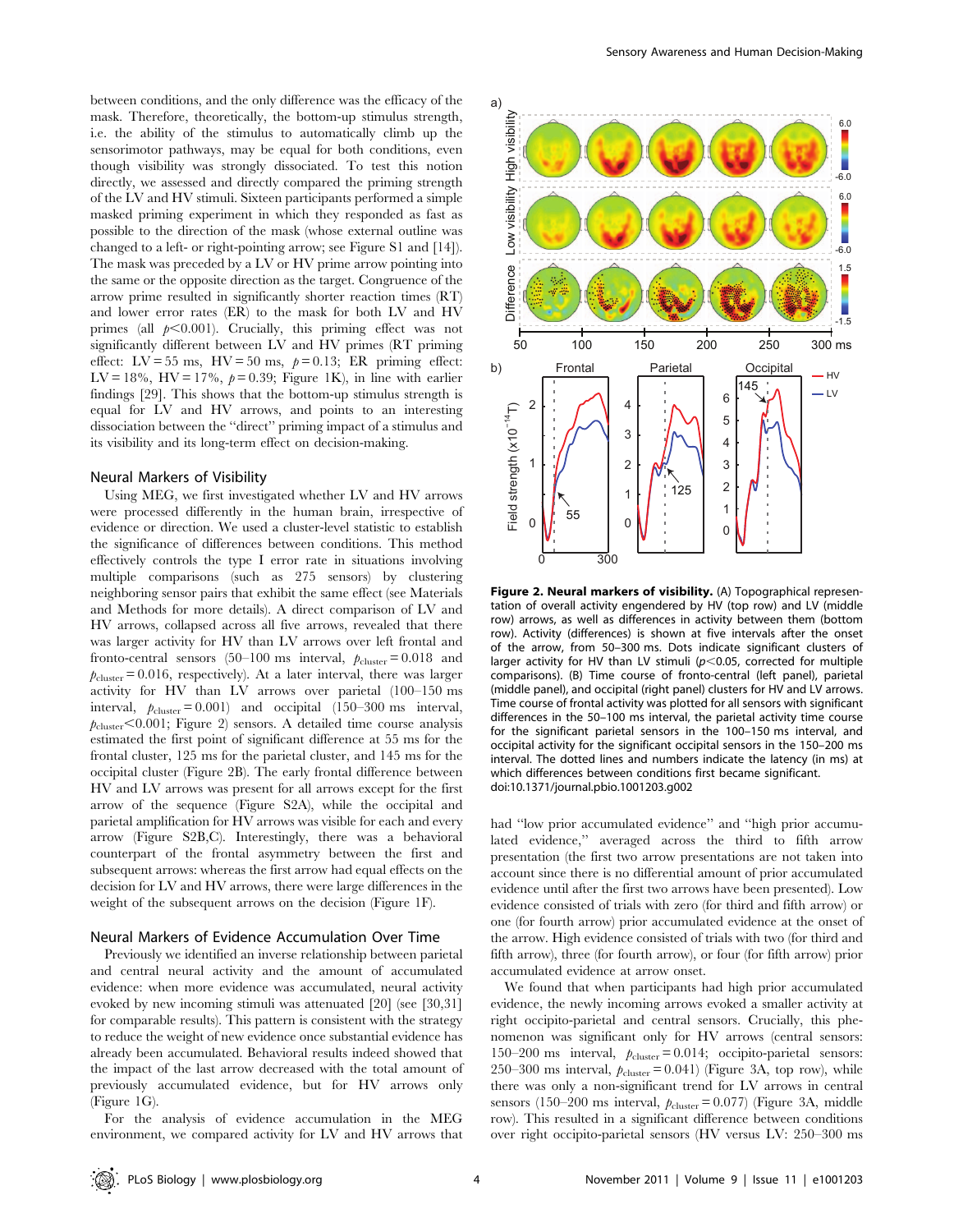

Figure 3. Neural markers of accumulated evidence. (A) Topographical representation of larger activity for arrows when the amount of previously accumulated evidence was low (low evidence), compared to when the amount of previously accumulated evidence was high (high evidence). Other conventions as in Figure 2. (B) Time course of central and parietal clusters. Central activity is plotted for the cluster that showed significantly reduced activity when accumulated evidence is high for HV arrows in the 150–200 ms interval. Parietal activity is plotted for the cluster that showed significantly stronger effects of accumulated evidence for HV than LV arrows in the 250– 300 ms interval.

interval,  $p_{\text{cluster}} = 0.042$ ) (Figure 3A, bottom row). Whereas neural responses are collapsed across arrows in this figure, Figure S2B shows that this effect was robustly observed in response to individual arrow presentations preceded by low and high evidence (a difference defined only for the third to fifth arrow, since differences in amount of accumulated evidence only arise after two arrows have been presented).

#### Neural Activity Related to a Change of Evidence

Under conditions of purely linear addition and subtraction of information, the direction of the previous arrow should not influence how the current arrow is processed. However, previous studies have described an automatic influence of repetition compared to alternation during decision-making [32], and previously we also showed a large reduction in neural activity for repeated compared to non-repeated arrows under conditions of high visibility [20]. When directly contrasting "repeat" arrows (i.e. arrows that were preceded by an arrow with the same direction) with ''change'' arrows (i.e. arrows that were preceded by an arrow with the opposite direction), we observed a large neural activity reduction for arrow repetitions (neural responses are collapsed across arrows). For HV arrows, this reduction was visible at occipito-parietal (100–150 ms interval,  $p_{\text{cluster}} = 0.030; 150-$ 200 ms interval,  $p_{cluster} = 0.005$ ; 200–250 ms interval,  $p_{cluster} =$ 0.022) and central (HV: 200–250 ms interval,  $p_{\text{cluster}} = 0.019$ ) sensors (Figure 4A, top row). A similar effect was also observed for LV arrows at central sensors only (200–250 ms interval,  $p_{\text{cluster}} = 0.022$  (Figure 4A, middle row), in line with earlier studies showing subliminal repetition suppression effects [9,33]. Nevertheless, a direct comparison between both conditions shows that this suppression effect was significantly larger for HV than LV arrows (HV versus LV: 100–150 ms interval,  $p_{\text{cluster}} = 0.039$ ; 150– 200 ms interval,  $p_{cluster} = 0.015$ ; 200–250 ms interval,  $p_{cluster} =$ 0.05) (Figure 4A, bottom row). Examination of the neural response to each individual ''change'' and ''repeat'' arrows (defined only for the second to fifth arrow, since the first arrow does not have a preceding arrow) shows that this effect was robustly found whenever a new arrow was presented, with no tendency to decrease with time (Figure S2C). Further, restricting the LV analysis to the poorest perceivers who scored at chance level in the six-choice discrimination task (16.7%) showed that this effect was present equally robustly for these nine ''poor perceivers'' (see Figure S3).

a) Repeat>Change for HV, LV and the difference



Figure 4. Neural markers of change in evidence. (A) Topographical representation of reduced activity for arrow stimuli that were preceded by an arrow with the same direction (''repeat''), compared to arrow stimuli which were preceded by an arrow with the opposite direction (''change''). Other conventions as in Figure 2. (B) Time course of central and parietal clusters. Central activity is plotted for the cluster that showed significant differences for both LV and HV arrows in the 200–250 ms interval. Parietal activity is plotted for the bilateral cluster that shows a significantly larger difference for HV than LV arrows in the 150–250 ms interval.

doi:10.1371/journal.pbio.1001203.g004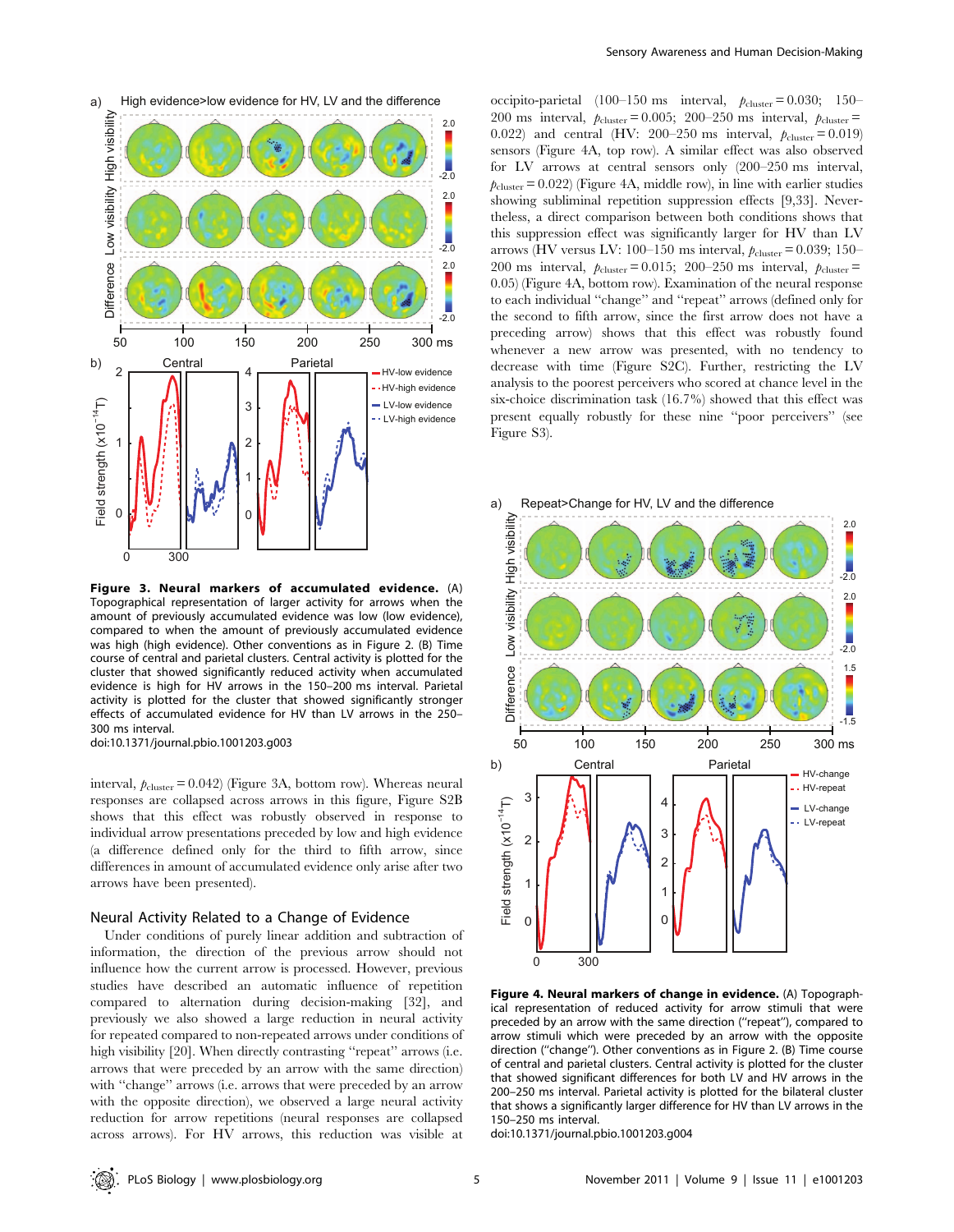#### **Discussion**

In a combination of behavioral and electrophysiological studies, we showed that while participants are able to accumulate evidence over time independently from the level of awareness of the evidence, there were marked differences between accumulation of low-visibility (LV) and high-visibility (HV) information, both in terms of brain activity and behavior. Although the amount of bottom-up information provided by a single HV or LV arrow was identical, as measured by priming (Figure 1K), the overall decision-making performance was much less accurate when based on LV evidence than on HV evidence (Figure 1D). More interestingly, decision-making speed was modulated by the amount of accumulated evidence, but only for HV stimuli (Figure 1E). Also, subjective confidence in decision making was markedly lower for LV than HV evidence (Figure 1H). Together, this suggests that while participants could accumulate LV evidence over time, there are qualitative differences in accumulation of evidence depending on the level of awareness of the sensory information.

We observed a strong top-down biasing effect of the amount of previously accumulated information, only for HV evidence: the impact of the last arrow stimulus on the final decision decreased linearly with the amount of previously accumulated evidence (Figure 1G). Interestingly, participants did not stop accumulating HV evidence altogether when they had accrued enough information for their decision: even when a large amount of evidence (4 units) had already been accrued for one of the two decisions, the last arrow still had an impact on the decision process, which was equally large as the impact of any of the LV stimuli. This suggests that participants did not adopt a fully ''logical'' or digital counting strategy (perhaps for lack of time, as arrows come in at a fast pace of one every 300 ms). Rather, on HV trials only, they attributed a weight to later arrows that was inversely related to the amount of already accumulated evidence.

These behavioral findings constrain the theoretical modeling of the task. The observed strategy is not predicted by simple linear accumulation models [34], since these would predict equal weighting of later arrows, independently of the amount of previously accumulated evidence. It is also not in line with a simple gain of accumulation from LV to HV stimuli, since this would result in overall larger weights of each arrow, but no differential modulation by time and prior accumulated evidence. Rather, the results suggest a more sophisticated mode of evidence accumulation, in which the update signal is scaled with respect to the previously accumulated evidence. This behavior arises naturally from Bayesian and sequential sampling (SPRT) models [20,21], where evidence is only accumulated up to a bound. Beyond this bound, further evidence no longer contributes to the decision, with two consequences: (1) on average, later evidence is given a smaller weight, especially when early evidence is strong and the bound is therefore likely to be reached; (2) response time accelerates in proportion to the likelihood of reaching the bound. Both of these properties accurately characterize the participants' behavior on HV trials.

Importantly however, this modulation of evidence accumulation by prior accumulated evidence was absent for LV stimuli, where the impact of each arrow was not dependent on temporal position or prior amount of accumulated evidence. Such a purely linear accumulation of evidence is exactly what is predicted from optimal Bayesian integration, assuming that the amount of available evidence is low and therefore the accumulated amount rarely reaches threshold (see [20], Figure 2C). This hypothesis can also explain why RT remained constant on LV trials, independently of total evidence: even when five arrows point in the same direction, the total accumulation would still remain below the decision threshold on most trials, thus always requiring a forced-choice decision.

Overall, the simplest theoretical model therefore is that LV and HV trials were processed through a similar accumulation-decision pathway, yet with LV trials yielding a much lower level of evidence and therefore remaining far from decision threshold. Conversely, full awareness of the stimuli may be necessary for their accumulated evidence to reach a decision threshold which enables strategic top-down biasing of later evidence accumulation based on the past accumulation.

Magneto-encephalographic (MEG) recordings lend further support to this view. They showed that, while initial perceptual processing was identical for LV and HV evidence, there was a late divergence between LV and HV, which could be seen  $\sim$ 145 ms after stimulus onset over occipital cortex (Figure 2). This late divergence between LV and HV stimuli has been observed earlier using different masking paradigms [35–37], and these findings are generally in good accordance with a feedback view of masking, in which initial processing in visual areas is intact but late amplification by feedback is disturbed [19,38–40]. Note, however, that our data do not allow us to make firm claims about the underlying mechanisms of metacontrast masking, as different explanations have also been put forward to explain the late sensory divergence (e.g., [37]). There was also a neural difference between LV and HV stimuli over left frontal and fronto-central sensors, which became significant as early as  $\sim$  55 ms. This early frontal difference could be seen for all arrows except for the first arrow of the sequence (Figure S2A). Interestingly, there was a behavioral counterpart of this effect: whereas the first arrow had equal effects on the decision for LV and HV arrows, there were large differences in the weight of the subsequent arrows on the decision (Figure 1F). This suggests that only after the visibility of the sequence was established, on the basis of the first arrow, did participants treat the incoming information differently for LV and HV arrows. We speculate therefore that this frontal amplification may be a source of the behaviorally observed biasing effect [41].

While a change in evidence increased activity over parietal and central areas for both HV and LV evidence (albeit weaker, Figure 4), a neural influence of accumulated evidence on the processing of the current arrow was again found only for HV evidence. This MEG observation corroborates earlier behavioral and neural results [20] and suggests a neural implementation of the biasing of later information by past visible information, namely by a late  $(\sim 200-300$  ms after stimulus onset) top-down modulation of sensory representations (Figure 3).

By manipulating the configuration of the mask only, we created large differences in stimulus visibility without introducing differences in stimulus strength [29], as evidenced by equal priming effects under LV and HV conditions when a single arrow was presented (Figure 1K). Given that priming was unrelated to stimulus awareness, it is quite remarkable that the accumulation of evidence was. What may underlie these differences? Direct automatic priming effects are probably mediated by fast feedforward activations, which directly influence the evolving motor decision program [10]. These feedforward activations are relatively ''automatic'' [35] and have been found to be unaffected by stimulus visibility [14], although they can be modulated by several top-down factors, such as attention [42,43] and task-set [44]. In contrast, the slow accumulation of evidence over time, as probed in the present study, may require self-sustainable recurrent interactions between distant brain regions, which may only be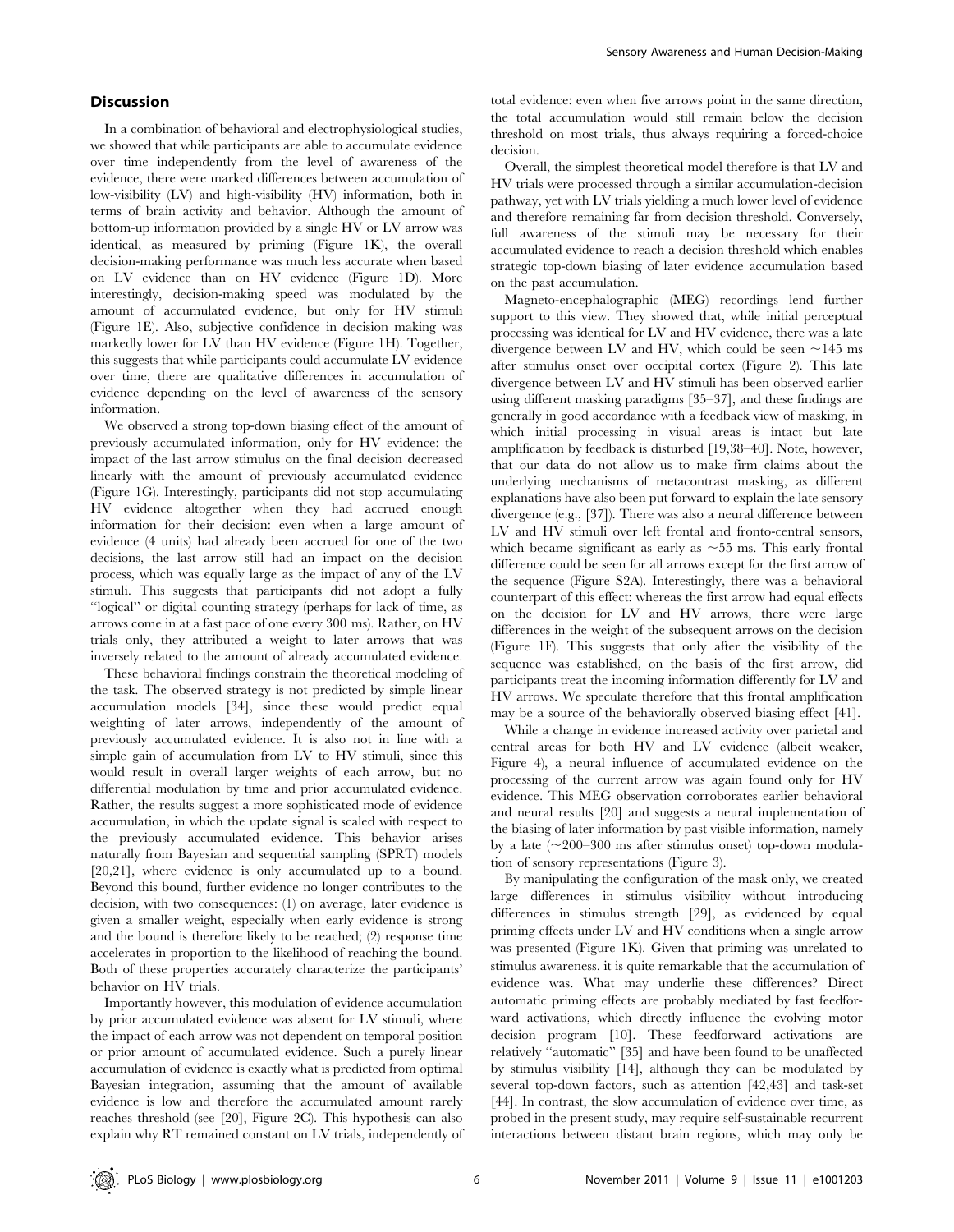present when participants have complete access to (i.e., full awareness of) the stimuli [19].

Previous studies have shown that subliminal information can be accumulated linearly over a few hundreds of milliseconds [13,14,45–47]. Although indirect consequences of subliminal information can be measured for several minutes [17] and up to even as long as 24 h after its presentation [18], these effects may betray a form of learning and therefore synaptic changes rather than long-lasting subliminal activation. Indeed, most priming studies reveal a fast decay of subliminal information within less than one second [48,49]. Relative to this state of knowledge, the current study is the first to show that information from sequentially presented masked stimuli can be accumulated linearly over a long duration of more than a second. However, we also show a qualitative difference in how evidence is treated by the nervous system depending on the level of sensory awareness. As noted above, this qualitative difference need not imply that the processing pathway is entirely different for HV compared to LV trials. Rather, the same decision mechanism may be involved, with the main difference being that only a trickle of evidence is accumulated on LV trials, with the consequence that the decision threshold is typically not reached, therefore preventing the subsequent deployment of top-down strategies for down-weighting further incoming arrows. Indeed, our results suggest that the parietal and prefrontal regions that implement such decision making by evidence accumulation [1,2] may integrate sensory evidence across long periods of time, whether or not the original information was above or below the threshold for conscious access, but with a much weaker signal in the latter case.

A similar conclusion was reached by Sackur and Dehaene [50] when studying sequential two-step tasks with subliminal versus visible digits. As here, a qualitative behavioral difference was seen: participants were only able to perform a chained task of addition followed by comparison when the target digits were consciously seen, although they could perform each individual computation above chance when the digits were subliminal. This difference, although qualitative, could have arisen from the fact that subliminal digits did not yield enough evidence to ever reach threshold for the first computational step of the chained task. Thus, as in the present case, the same processing chain could have been in place on both conscious and non-conscious trials, but with non-conscious stimuli providing much smaller evidence that did not allow participants to go past the first processing stage and deploy further strategies.

There has been ample speculation about the function of awareness, ranging from none whatsoever [51,52] to enabling social communication [53]. Our results suggest a potential role of awareness in biasing information processing, namely the strategic exploitation of information in line with prior expectations and goals. This proposal fits with earlier hypotheses which link conscious access with flexible information processing, owing to the possibility of quickly circulating the conscious information to virtually all of the brain's higher level processors [54–57]. It also fits with a role of consciousness in enabling ''meta-cognition,'' the ability to introspect about self-performance, which also has been associated with high-level processing in the prefrontal cortex [58]. Here, this strategic biasing process showed clear behavioral and neural advantages: it sped up processing and reduced neural computations related to the decision process when enough evidence had already been accrued. Under conditions of severely degraded evidence (such as near-threshold or subliminal information), the most rational strategy could, however, be to give each piece of evidence equal weight [20]. Interestingly, the strategic biasing process for highly visible information may exactly be the

reason why ''conscious'' decision-making may in some special cases actually be poorer than ''unconscious'' decision-making [59,60], namely when an unbiased (equal) weighting of the evidence is required.

#### Materials and Methods

#### Participants

All participants in all experiments had normal or corrected-tonormal vision. The study was approved by the local institutional review board (CMO Arnhem-Nijmegen), and a written informed consent was obtained from the participants according to the Declaration of Helsinki, explicating that they agreed to participate in the MEG and behavioral experiments.

#### Stimuli

The experimental stimuli in all experiments were leftward and rightward pointing arrows. Stimuli were black, presented on a grey background, and subtended visual angles of  $2.0^{\circ} \times 0.87^{\circ}$  (see Figure S1). Stimuli were presented using a PC running Presentation software (Neurobehavioral systems, Albany, USA) and shown on a screen that was  $\sim$ 75 cm away from the participant. Mask stimuli were constructed such as to either substantially reduce visibility of the stimuli (metacontrast mask), leading to low-visibility (LV) stimuli, or have only weak masking properties (pseudo mask), leading to high-visibility (HV) stimuli. Masks were identical in terms of overall luminance.

#### Experiment 1: Decision-Making Task

Sixteen healthy participants (5M/11F, age range 23–35) participated in the decision-making task (640 trials) within the MEG environment. Participants were presented with sequences of five successive arrows, each of which were briefly presented (17 ms), and followed 50 ms after its onset by a mask (100 ms), and a blank (150 ms). Therefore, the stimulus onset asynchrony (SOA) between successive arrows was 300 ms. Half of the trials contained metacontrast masks (leading to low-visibility [LV] stimuli) and the other half pseudo-masks (leading to high-visibility [HV] stimuli; see Figure 1A). Each arrow sequence contained either all LV or all HV arrows. At the end of each arrow sequence, the fixation square turned green, and the participants had to decide as quickly as possible whether the predominant direction of the arrow stimuli was left or right, by pressing a button with their left or right hand. Participants had to respond within a 500 ms time window. Each trial was followed by a baseline interval, during which a red fixation square was displayed for an average duration of 2,000 ms (between 1,750 and 2,250 ms). Several days before the MEG experiment participants were invited to the lab day to practice the task ( $\sim$ 0.5 h). Prior to MEG data acquisition, participants engaged in an additional brief training session. During MEG data acquisition, participants engaged in 10 task blocks, each block consisting of 64 trials. Total duration of the experiment was  $\sim60$  min. For five participants, we collected only eight task blocks, due to time constraints.

For the analysis of reaction times (RT) and responses, we discarded trials to which participants responded very early  $(RT<150 \text{ ms})$ , after the reaction time cut-off  $(RT>500 \text{ ms})$  or not at all (missed trials). For the analysis of responses, we compared the proportion of left/right responses as a function of the amount of accumulated evidence for a left/right response, for HV and LV trials (Figure 1D). For reaction times, we compared the RTs as a function of accumulated evidence for HV and LV trials (Figure 1E). For the analysis of arrow impact as a function of time, we used a logistic multiple regression analysis, in order to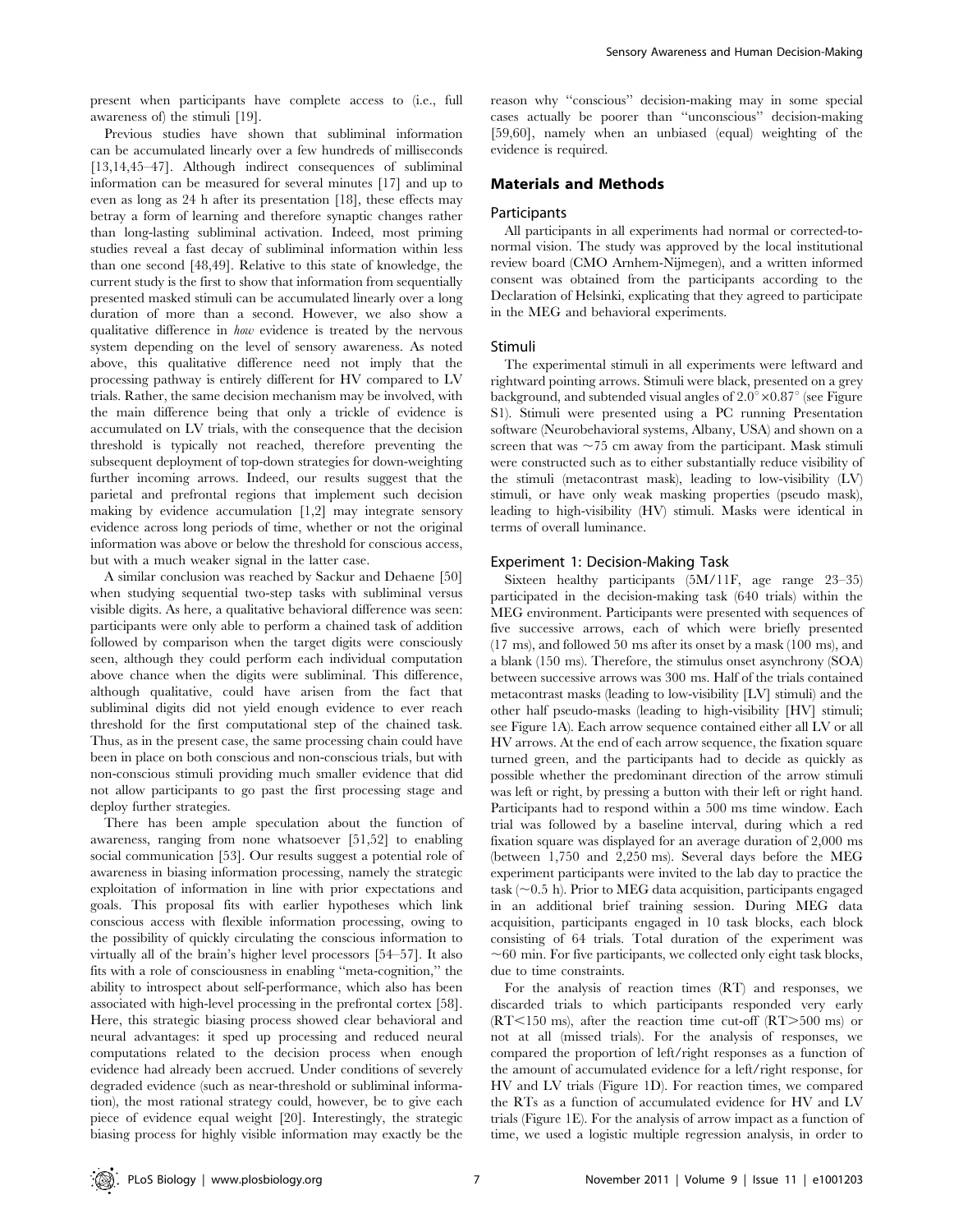independently estimate the effect of each arrow on the decision (Figure 1F). For the analysis of arrow influence as a function of previously accumulated evidence, we quantified the change in proportion of left/right response as a function of the direction of the last arrow, for the three levels of previously accumulated evidence (0, 2, and 4; see Figure 1B and Figure 1G). To investigate (differences in) linear trends as a function of accumulated evidence or time, we performed linear regression analysis for each participant and tested the significance of (differences in) slopes using (paired samples)  $t$  tests.

We recorded ongoing brain activity during Experiment 1 using a whole-head MEG with 275 axial gradiometers (VSM/CTF Systems, Port Coquitlam, British Columbia, Canada). Head localization was monitored continuously during the experiment using coils that were placed at the cardinal points of the head (nasion, left and right ear canal). The magnetic fields produced by these coils were used to measure the position of the participant's head with respect to the MEG sensor array. In addition to the MEG, the electrooculogram (EOG) was recorded from the supraorbital and infraorbital ridge of the left eye for the subsequent artifact rejection.

All data analysis was performed using the FieldTrip toolbox developed at Donders Institute for Brain, Cognition and Behaviour [61] using Matlab 7 (MathWorks, Natick, MA, USA). Data were checked for artifacts using a semiautomatic routine that helped detecting and rejecting eye blinks, muscle artifacts, and jumps in the MEG signal caused by the SQUID electronics. Subsequently, independent component analysis was used to remove any heart artifacts and eye movements not rejected by the semiautomatic routine. Finally, we low-pass filtered the data using a two-pass Butterworth filter (filter order of 6, frequency cutoff of 40 Hz). We did not apply any high-pass filter. We calculated an estimate of the planar gradient for the data analysis on the sensor level. The horizontal and vertical components of the planar gradients were calculated for each sensor using the signals from the neighboring sensors, thus approximating the signal measured by MEG systems with planar gradiometers. The planar field gradient simplifies the interpretation of the sensor-level data because the maximal signal typically is located above the source [62]. We established the significance of the differences in field strength for each experimental factor at the cluster level, using a nonparametric cluster randomization test. This test effectively controls the type I error rate in situations involving multiple comparisons (such as 275 sensors) by clustering neighboring sensor pairs that exhibit the same effect. The randomization method first identified sensors whose  $t$  statistics exceeded a critical value when comparing two conditions sensor by sensor  $(p<0.05$ , two-sided). In the second step, to correct for multiple comparisons, contiguous sensors (separated by  $\leq$ 5 cm) that exceeded the critical value (as defined in the first step) were considered a cluster. The cluster-level test statistic was defined from the sum of the t values of the sensors in a given cluster. The cluster with the maximum sum was used in the test statistics. The type I error rate for the complete set of 275 sensors was controlled by evaluating the cluster-level test statistic under the randomization null distribution of the maximum clusterlevel test statistic. This was obtained by randomizing the data between the two conditions across multiple participants, calculating t statistics for the new set of clusters. A reference distribution of cluster-level  $t$  statistics was created from  $1,000$  randomizations. The  $\beta$  value was estimated according to the proportion of the randomization null distribution exceeding the observed maximum cluster-level test statistic (the so-called Monte Carlo p value). MEG data analysis focused on (1) overall differences between processing of LV and HV information; (2) neural markers of accumulated

evidence for LV and HV information; and (3) effects of change in evidence (i.e., repeated versus different arrow direction) for LV and HV information. In all cases, we performed statistical tests (corrected for multiple comparisons) at five intervals after the onset of the arrow stimulus (from 50–300 ms in 50 ms steps). The first 50 ms after the onset of each arrow stimulus were used as a baseline interval. This ''baseline'' interval was physiologically motivated, for it takes approximately 50 ms for a visual stimulus to reach the cortex [63]. The aim of this baseline procedure was to effectively remove spill-over of overall activity from the previous arrow by subtracting out the activity at the onset of the arrow stimulus. A caveat of this procedure is that the previous LV/HV arrow may lead to a late  $(>350 \text{ ms})$  difference in evoked activity, which is misinterpreted as early differential activity evoked by a later arrow. Inspection of non-baseline-corrected traces suggests that this was not the case for our data (see Figure S2A, lower panel), but this possibility can nevertheless not be conclusively ruled out. For the analysis of overall differences between LV and HV arrows, we compared activity during LV and HV arrows, averaged across all five arrow presentations. For the analysis of global effects of accumulation evidence, we compared activity for LV and HV arrows that had ''low prior accumulated evidence'' and ''high prior accumulated evidence,'' averaged across the third to fifth arrow presentation (since there is no differential amount of prior accumulated evidence until after the first two arrows are presented). Low evidence consisted of trials with zero (for third and fifth arrow) or one (for fourth arrow) prior accumulated evidence at the onset of the arrow. High evidence consisted of trials with two (for third and fifth arrow), three (for fourth arrow), or four (for fifth arrow) prior accumulated evidence at the onset of the arrow. For the analysis of the effect of change in evidence, we compared activity for LV and HV arrows that were either preceded by the same arrow (repeat) or preceded by the opposite arrow (change), averaged across the second to fifth arrow presentation (since there is no preceding arrow until after the first arrow is presented).

We also sought to establish the first time point of significant differences between LV and HV stimuli for the three clusters that showed a significant difference between stimulus types (frontocentral, parietal, and occipital clusters). We carried out  $t$  tests on 5 ms time intervals for the 50–300 ms interval after stimulus onset, on the difference wave between HV and LV stimuli, for each cluster. We defined the first time point of significant difference between HV and LV stimuli as the first sample in which five contiguous samples (i.e., 25 ms) showed a significant ( $p<0.05$ , twotailed) difference between conditions.

#### Experiment 2: Visibility Task

All participants of Experiment 1 also participated in Experiment 2, while still in the MEG environment. To test visibility of strongly and weakly masked arrows, participants engaged in a six-choice discrimination task (120 trials, 50% LV and 50% HV). Stimulus and trial timing was exactly the same as in the experimental task with the exception that after the presentation of a trial, the question ''How many arrows were pointing to the left/right?'' was presented. This question remained on the screen until the participant made a response, after which a new trial started. Participants had to indicate their decision by pressing one of six response buttons. Whether participants were instructed to detect right- or left-pointing arrows was counterbalanced across participants. Before administering this task, participants were told that only accuracy was important in this task, not the speed of responding. To minimize strategic guessing, participants were notified of the fact that in this task, overall, equal numbers of trials (10) of each evidence level were presented.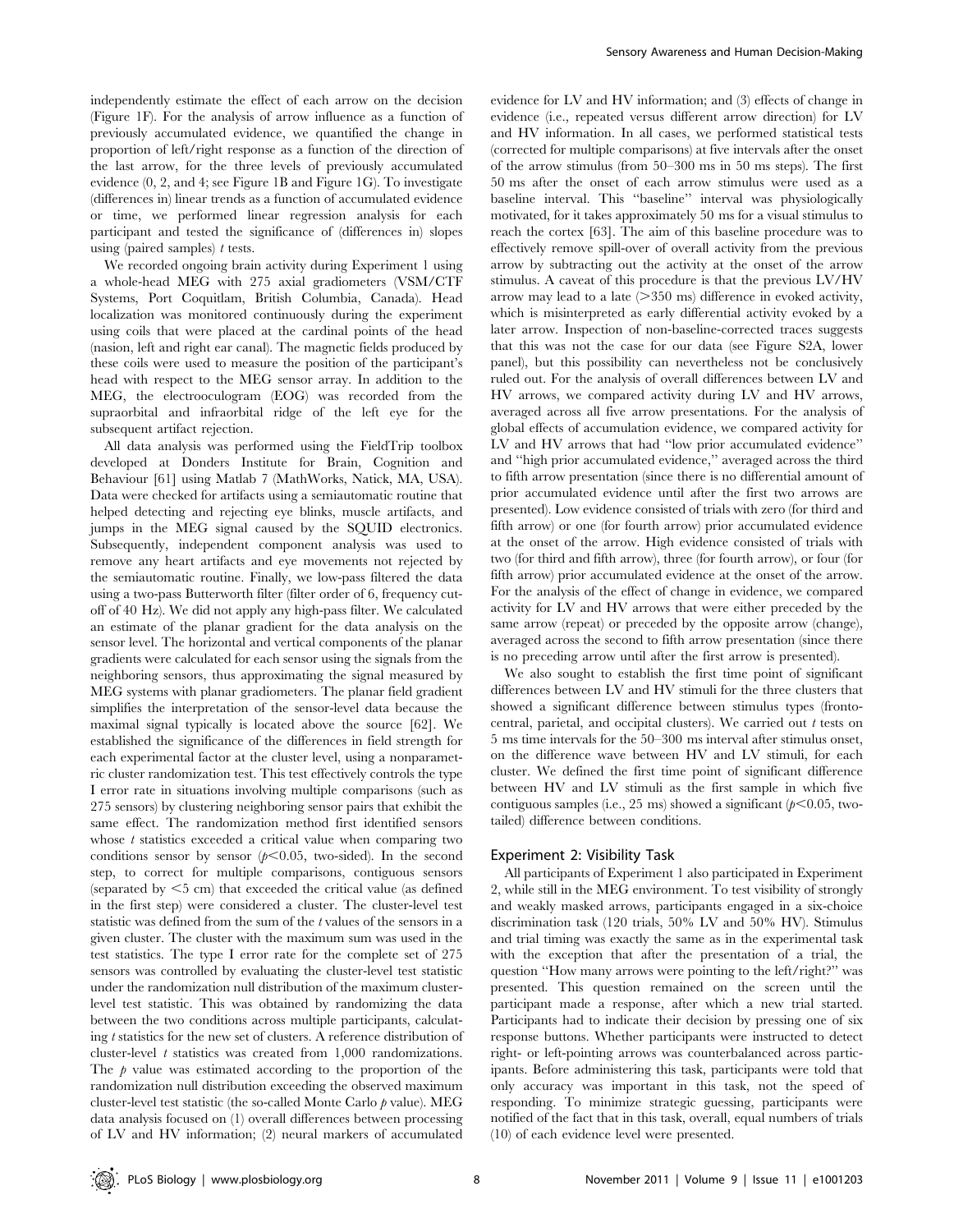#### Experiment 3: Confidence Task

Sixteen participants (5M/11F, age range 20–32), who did not participate in Experiments 1 and 2, took part in the confidencerating task (512 trials). Here, we assessed the relationship between decision-making performance and subjective confidence. Stimulus parameters and timing were all identical to Experiment 1, with the exception of an additional confidence question at the end of each trial, after the participant had given his/her response. The following question was presented, 1 s after the participants' response: ''How confident are you about your response?'' This sentence remained on the screen until the participant made a response, after which a new trial started. Participants had to indicate the confidence in their decision by pressing one of six buttons on the keyboard ( $1 =$ "pure guess",  $6 =$ "100% sure"). The confidence response was unspeeded.

#### Experiment 4: Masked Priming Task

All participants of Experiment 3 also participated in Experiment 4. Here we assessed the amount of priming engendered by LV and HV arrows, using a masked priming experiment (640 trials). Here, the outline of the mask also formed an arrow stimulus (see Figure S1). Participants were instructed to respond as fast as possible to the direction of the mask arrow while ignoring the preceding prime arrow. Stimulus duration was the same as in Experiment 1. Each trial was followed by a baseline interval with an average duration of 1,000 ms (between 750 and 1,250 ms).

#### Supporting Information

Figure S1 Stimuli used in the experiments. Arrow stimulus. The arrow stimuli subtended a visual angle of  $2.0^{\circ}$  by  $0.87^{\circ}$  in all experiments. For Experiments 1–3, we used rectangular mask stimuli. Mask stimuli were constructed such as to either have only weak masking properties (pseudo mask), leading to high-visibility (HV) stimuli, or substantially reduce visibility of the stimuli (metacontrast mask), leading to low-visibility (LV) stimuli. Masks were identical in terms of overall luminance. For the masked

#### References

- 1. Gold JI, Shadlen MN (2007) The neural basis of decision making. Annu Rev Neurosci 30: 535–574.
- 2. Heekeren HR, Marrett S, Ungerleider LG (2008) The neural systems that mediate human perceptual decision making. Nat Rev Neurosci 9: 467–479.
- 3. Shadlen MN, Newsome WT (2001) Neural basis of a perceptual decision in the parietal cortex (area LIP) of the rhesus monkey. J Neurophysiol 86: 1916–1936. 4. Yang T, Shadlen MN (2007) Probabilistic reasoning by neurons. Nature 447:
- 1075–1080. 5. Bar M, Biederman I (1998) Subliminal visual priming. Psychological Science 9: 464–468.
- 6. Bar M, Biederman I (1999) Localizing the cortical region mediating visual awareness of object identity. Proc Natl Acad Sci U S A 96: 1790–1793.
- 7. Bar M, Tootell RB, Schacter DL, Greve DN, Fischl B, et al. (2001) Cortical mechanisms specific to explicit visual object recognition. Neuron 29: 529–535.
- 8. Naccache L, Dehaene S (2001) Unconscious semantic priming extends to novel unseen stimuli. Cognition 80: 215–229.
- 9. Dehaene S, Naccache L, Cohen L, Bihan DL, Mangin JF, et al. (2001) Cerebral mechanisms of word masking and unconscious repetition priming. Nat Neurosci 4: 752–758.
- 10. Dehaene S, Naccache L, Le Clec HG, Koechlin E, Mueller M, et al. (1998) Imaging unconscious semantic priming. Nature 395: 597–600.
- 11. Lau HC, Passingham RE (2007) Unconscious activation of the cognitive control system in the human prefrontal cortex. J Neurosci 27: 5805–5811.
- 12. van Gaal S, Ridderinkhof KR, Scholte HS, Lamme VA (2010) Unconscious activation of the prefrontal no-go network. J Neurosci 30: 4143–4150.
- 13. Del Cul A, Baillet S, Dehaene S (2007) Brain dynamics underlying the nonlinear threshold for access to consciousness. PLoS Biol 5: e260. doi:10.1371/ journal.pbio.0050260.

priming task (Experiment 4), the outline of the mask also formed an arrow stimulus.

(EPS)

Figure S2 Time course of activity (differences) for each arrow. (A) Time course of overall differences in neural processing of lowand high-visibility arrow stimuli, for the fronto-central, parietal, and occipital cluster outlined in Figure 2. Shown are baselinecorrected traces (top panel) as well as non-baseline-corrected traces (bottom panel). A direct comparison of these shows that there is a superposition of activity for each subsequent arrow stimulus as well as an overall activity increase, which is strongest over frontal sensors, and somewhat visible over occipital and parietal sensors. By removing the baseline differences, the signal reflects the increase in activity generated by the current stimulus, over and above the activity generated by earlier arrows. (B) Time course of global effect of accumulated evidence for ''low evidence'' and ''high evidence'' arrows, for low- and high-visibility arrow stimuli, in the clusters outlined in Figure 3. (C) Time course of activity for "repeat" and "change" arrows, for low- and high-visibility arrow stimuli, in the clusters outlined in Figure 4. (EPS)

Figure S3 Neural markers of change of evidence for nine "poor perceivers'' who scored at chance level in the six-choice discrimination task. Topographical representation of larger activity (between 150 and 250 ms) for arrow stimuli that were different from their directly preceding arrows ("change"), compared to arrow stimuli which were the same direction as their directly preceding arrows (''repeat''). This activity difference was plotted for high-visibility (top row) and low-visibility (middle row) arrows, as well as the difference in activity between them (bottom row). Differences are robust and qualitatively similar to those in the whole group (see Figure 4 for whole group results). (EPS)

### Author Contributions

The author(s) have made the following declarations about their contributions: Conceived and designed the experiments: FdL SvG SD. Performed the experiments: FdL SvG. Analyzed the data: FdL SvG. Wrote the paper: FdL SvG VL SD.

- 14. Vorberg D, Mattler U, Heinecke A, Schmidt T, Schwarzbach J (2003) Different time courses for visual perception and action priming. Proc Natl Acad Sci U S A 100: 6275–6280.
- 15. van Gaal S, Lamme VA, Ridderinkhof KR (2010) Unconsciously triggered conflict adaptation. PLoS One 5: e11508. doi:10.1371/journal.pone.0011508.
- 16. Bodner GE, Mulji R (2010) Prime proportion affects masked priming of fixed and free-choice responses. Exp Psychol 57: 360–366.
- 17. Gaillard R, Cohen L, Adam C, Clemenceau S, Hasboun D, et al. (2007) Subliminal words durably affect neuronal activity. Neuroreport 18: 1527–1531.
- 18. Sweeny TD, Grabowecky M, Suzuki S, Paller KA (2009) Long-lasting effects of subliminal affective priming from facial expressions. Conscious Cogn 18: 929–938.
- 19. Dehaene S, Changeux JP, Naccache L, Sackur J, Sergent C (2006) Conscious, preconscious, and subliminal processing: a testable taxonomy. Trends Cogn Sci 10: 204–211.
- 20. de Lange FP, Jensen O, Dehaene S (2010) Accumulation of evidence during sequential decision making: the importance of top-down factors. J Neurosci 30: 731–738.
- 21. Kiani R, Hanks TD, Shadlen MN (2008) Bounded integration in parietal cortex underlies decisions even when viewing duration is dictated by the environment. J Neurosci 28: 3017–3029.
- 22. Beck JM, Ma WJ, Kiani R, Hanks T, Churchland AK, et al. (2008) Probabilistic population codes for Bayesian decision making. Neuron 60: 1142–1152.
- 23. van Aalderen-Smeets S, Oostenveld R, Schwarzbach J (2005) Investigating neurophysiological correlates of metacontrast masking with magnetoencephalography. Advances in Cognitive Psychology 2: 21–35.
- 24. Lau HC (2008) A higher order Bayesian decision theory of consciousness. Progress in Brain Research 168: 35–48.